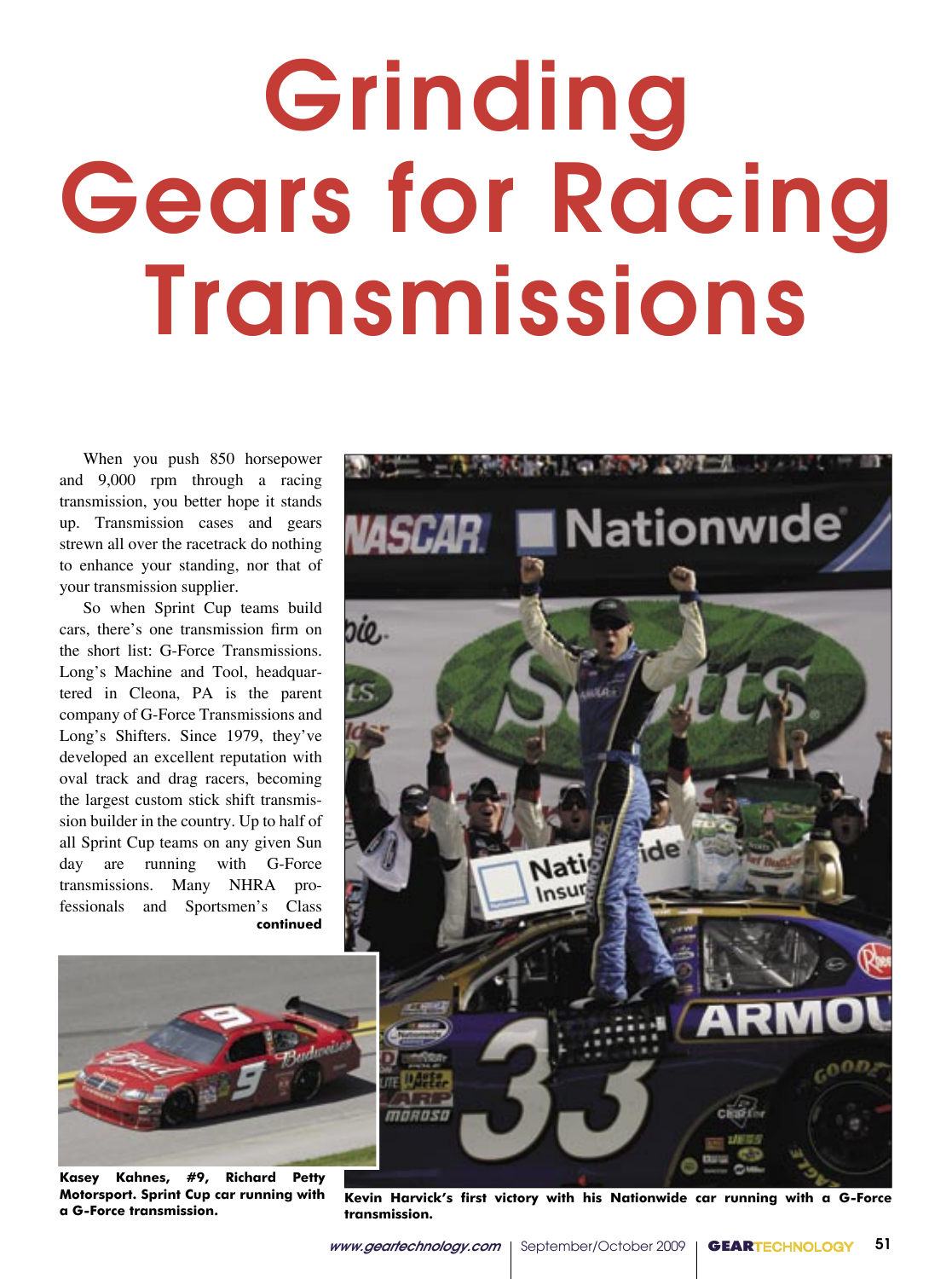

# Ground Gear<br>Quality<br>At Shaved **Gear Prices**

The Gleason<sup>®</sup> 245 TWG Gear **Grinder offers fast, accurate** and economical solutions.

Complementing Niagara's full range of CNC and electronic gear grinders is the Gleason 245 TWG, High Speed Threaded Wheel Grinder. This latest technology in high speed production grinding will meet your most demanding needs on PRICE, on QUALITY and on TIME.

- · Eliminate process related deviations and heat treat distortion
- · Maintain critical size consistently
- · Eliminate undesirable excitations via direct drives
- \* Affordable hard finishing using unthinkable metal removal rates
- . Optimize contact and load carrying characteristics via algorithmic software

**Contact Niagara Gear and put our** world class, precision gear grinding<br>team to work for you today.

1-800-447-2392 Fax: 716-874-9003 e-mail: info@niagaragear.com www.niagaragear.com 941 Military Rd, Buffalo, NY 14217





**Drake GS:G2 Linear Motor Profile Gear Grinder.**



**Transmission gear in machine for G-Force Transmission.**

| <b>Typical Menu Entries - Drake GearSmart<sup>®</sup> Program</b> |                       |         |  |
|-------------------------------------------------------------------|-----------------------|---------|--|
| 000                                                               | DIAMETRAL PITCH       | $^{00}$ |  |
|                                                                   | MODULE                | 00      |  |
| 0.0000                                                            | HELICAL ANGLE         | 00.000  |  |
| 0.0000                                                            | TIP MOD               | 0.00000 |  |
| 0.0000                                                            | CROWN                 | 0.00000 |  |
| 00.00                                                             | <b>FIN STOCK</b>      | 0.0000  |  |
| 00                                                                | <b>FIN PASSES</b>     | $^{00}$ |  |
| 00000                                                             | FIN WHEEL SFM         | 00000   |  |
| 000                                                               | FIN WORK SFM          | 00      |  |
| 00                                                                | <b>DRESS WHL SFM</b>  | 0000    |  |
| 0.0000                                                            | <b>DRESS FEED IPM</b> | 00      |  |
|                                                                   |                       |         |  |

**Drake** *GearSmart* **software menu entries. Operators enter values and software converts it into a part program.**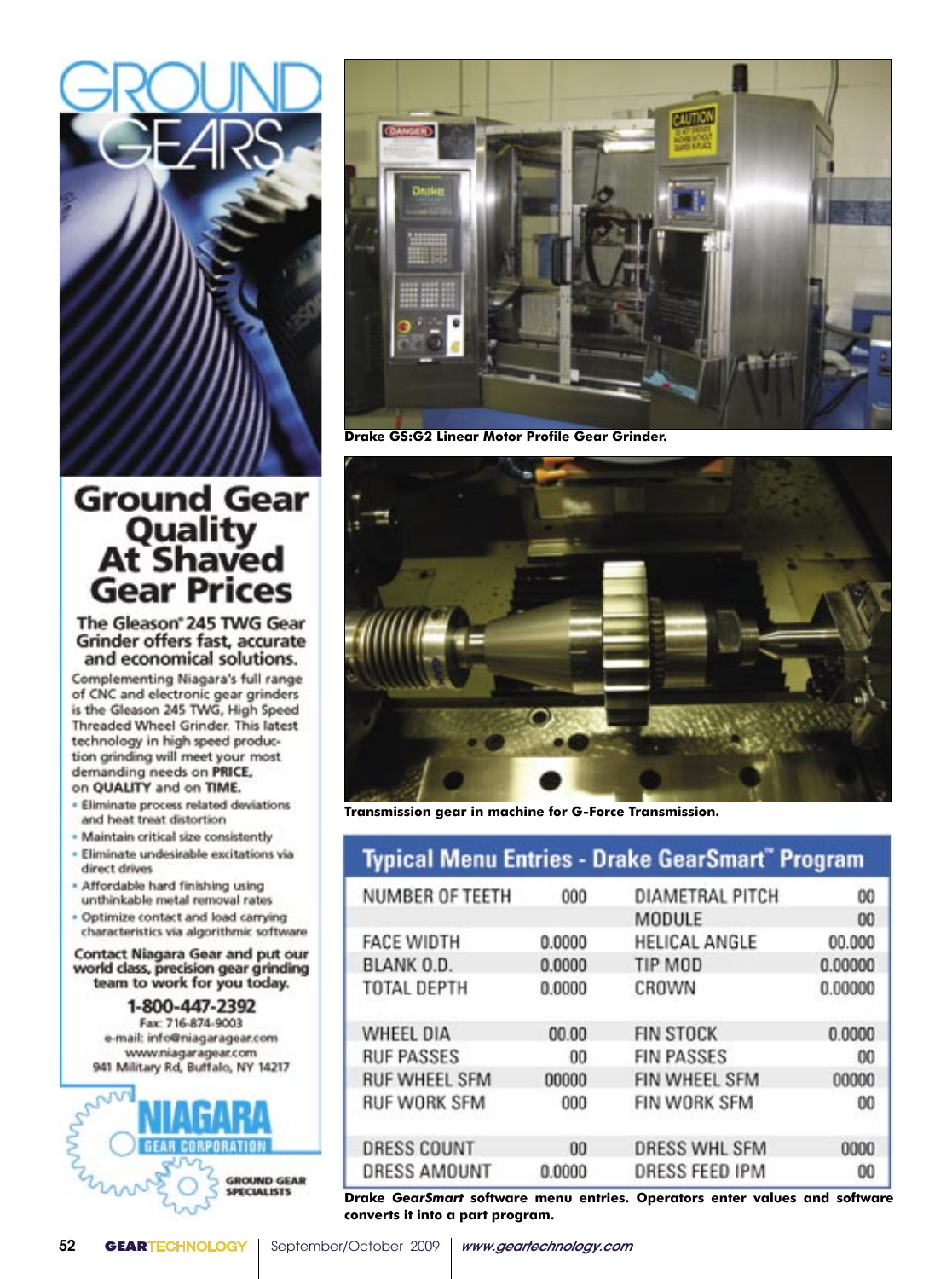drag racers also rely on G-Force transmissions.

The reason is simple. G-Force focuses on quality and performance. tested **Prototypes** are in the company's own race cars before they enter production. Each production transmission is continually checked and rechecked throughout the machining and assembly process.

All G-Force transmission gears are made from 9310 VAR (vacuum arc remelt) steel, which produces a stronger internal structure and improves gear strength. Processing steps on gears are hob, heat treat and grind.

When it came time to improve production on these gears, Long's Machine and Tool looked for a machine tool builder who shared their commitment to quality.

Lew Reinbold. manufacturing manager, said, "We were looking for an American builder who really understood gear making and was easy to deal with. We manufacture in small quantities and change jobs frequently, so we needed a profile grinder that was easy to set up, easy to operate and that was capable of holding our tight tolerances all day long."

After considering several builders, they settled on Drake Manufacturing of Warren, OH. The machine they picked was the Drake GS:G2 4-Axis Linear Motor Profile Gear Grinder.

### **No Programming Required**

The runoff at the plant proved the machine could do the job, but it was Drake's programming service that really impressed Reinbold. "Drake was able to program our gear processing information into the control—even rewriting the menu prompts, so they read just like our gear data sheets. They even rewrote the software modules to change involute profiles and tip modifications to our specifications. By entering our data into the on-screen menus, we can set up and program a new job in 15 minutes or less."

GearSmart is the name Drake gives to its gear processing software. All Drake gear grinders (as well as rack mills, external, universal and thread

grinders) are programmed before delivery to run customers' specific parts. Dressing forms, grind paths, spindle and work rpm are generated based on the operator's menu inputs. Menu prompts are based on specific customers' existing terminology. Operators just fill in the values. No customer programming knowledge is required.

**Two AGMA Classes Better than Expected** As for repeatability, Reinbold continued



A gear ready to be ground in Drake GS: **G2 Gear Grinder.** 

Hobs Shaper cutters . Shaver cutters **Chamfering & Deburring tools** Master gears . Spline gages

**7S4 Growing With** 

**Our Customers** 

# **A Complete Manufacturing** Source For All Your **Gear Cutting Tool Needs**

35 Years of **Technical Expertise Advanced Technology &** Modern Up-To-Date **CNC** Equipment Knowledgeable & Experienced **Engineering Staff Premium Quality Short Deliveries Competitive Pricing** 





gear industry's smart option

TSA America LLC 30311 Clemens Road, Ste. 2, Westlake, OH 44145 Tel: [440] 614-0170 - Fax: (440) 614-0173 www.tsageartools.com